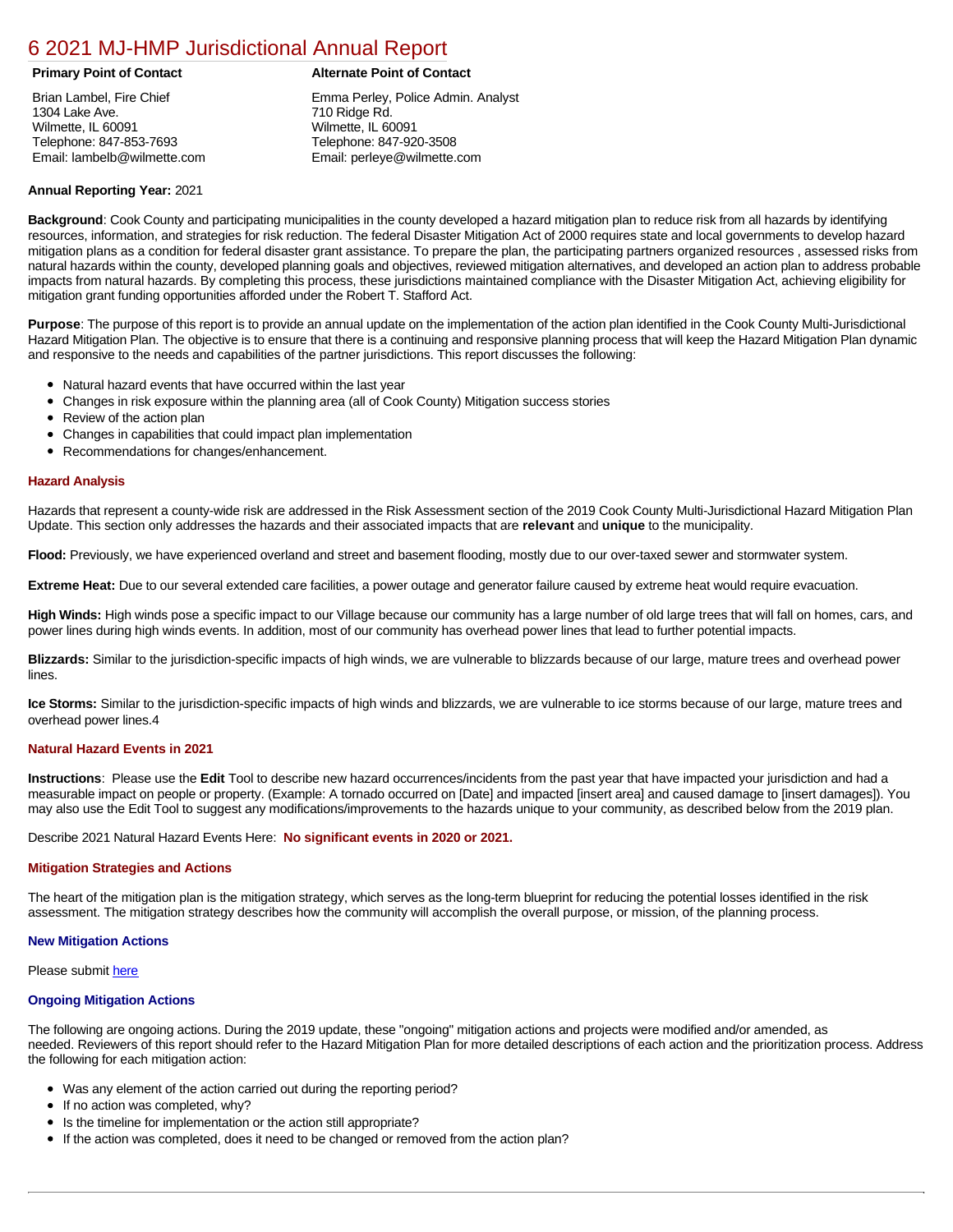| TABLE: HAZARD MITIGATION ACTION PLAN MATRIX                                                                                                                                  |                                        |                                                   |                                                                                            |                          |                                                                                                                                 |                          |                                  |                                                            |  |  |  |
|------------------------------------------------------------------------------------------------------------------------------------------------------------------------------|----------------------------------------|---------------------------------------------------|--------------------------------------------------------------------------------------------|--------------------------|---------------------------------------------------------------------------------------------------------------------------------|--------------------------|----------------------------------|------------------------------------------------------------|--|--|--|
| <b>Completion status legend:</b><br>$O =$ Action Ongoing toward Completion<br>$N = New$<br>$R =$ Want Removed from Annex<br>$C = Project Completed$<br>$X = No$ Action Taken |                                        |                                                   |                                                                                            |                          |                                                                                                                                 |                          |                                  |                                                            |  |  |  |
| 2021 Status                                                                                                                                                                  | 2020 Status                            | 2019 Status                                       | <b>Hazards</b><br><b>Mitigated</b>                                                         | <b>Objectives</b><br>Met | <b>Lead Agencies</b>                                                                                                            | <b>Estimated</b><br>Cost | Sources of<br><b>Funding</b>     | <b>Timeline/Projected</b><br><b>Completion Date</b><br>(a) |  |  |  |
| Action W5.1-Conduct a separate storm sewer study.                                                                                                                            |                                        |                                                   |                                                                                            |                          |                                                                                                                                 |                          |                                  |                                                            |  |  |  |
| <b>Status Description:</b>                                                                                                                                                   |                                        |                                                   |                                                                                            |                          |                                                                                                                                 |                          |                                  |                                                            |  |  |  |
|                                                                                                                                                                              | $\blacksquare$                         | Completed                                         | Flood, Severe<br>Weather                                                                   | 1, 2, 4, 6, 9, 10        | Village of<br>Wilmette,<br>Engineering<br>Department                                                                            | \$265,000;<br>Medium     | Bond                             | Complete                                                   |  |  |  |
| Action W5.2—Conduct Princeton Place/Kenilworth Gardens study (flooding problems).                                                                                            |                                        |                                                   |                                                                                            |                          |                                                                                                                                 |                          |                                  |                                                            |  |  |  |
| <b>Status Description:</b>                                                                                                                                                   |                                        |                                                   |                                                                                            |                          |                                                                                                                                 |                          |                                  |                                                            |  |  |  |
|                                                                                                                                                                              |                                        | Completed                                         | Flood, Severe<br>Weather                                                                   | 1, 2, 4, 9, 10           | Village of<br>Wilmette,<br>Engineering<br>Department                                                                            | \$250,000;<br>Medium     | <b>Bond</b>                      | Complete                                                   |  |  |  |
|                                                                                                                                                                              |                                        |                                                   |                                                                                            |                          | Action W5.3—Construction of the Neighborhood Storage Improvement Project (NSIP) to alleviate flooding problems.                 |                          |                                  |                                                            |  |  |  |
|                                                                                                                                                                              |                                        |                                                   |                                                                                            |                          | Status Description: Two of the three phases are completed to date. Final phase is scheduled for 2022.                           |                          |                                  |                                                            |  |  |  |
| $\mathsf O$                                                                                                                                                                  | O                                      | Ongoing                                           | Flood, Severe<br>Weather                                                                   | 3, 13                    | Village of<br>Wilmette                                                                                                          | TBD                      | TBD                              | TBD                                                        |  |  |  |
|                                                                                                                                                                              |                                        |                                                   | Action W5.4—Maintain and replace municipality's tornado warning systems (as needed).       |                          |                                                                                                                                 |                          |                                  |                                                            |  |  |  |
|                                                                                                                                                                              | Status Description: Completed in 2018. |                                                   |                                                                                            |                          |                                                                                                                                 |                          |                                  |                                                            |  |  |  |
|                                                                                                                                                                              |                                        | Completed                                         | Tornado,<br>Severe<br>Weather                                                              | 1, 5                     | Village of<br>Wilmette                                                                                                          | \$22,000; High           | Grants, General<br>Revenue, Bond | Short- and Long-<br>term                                   |  |  |  |
|                                                                                                                                                                              |                                        |                                                   |                                                                                            |                          | Action W5.5—Integrate the hazard mitigation plan into other plans, programs, or resources that dictate land use or development. |                          |                                  |                                                            |  |  |  |
| <b>Status Description:</b>                                                                                                                                                   |                                        |                                                   |                                                                                            |                          |                                                                                                                                 |                          |                                  |                                                            |  |  |  |
| O                                                                                                                                                                            | O                                      | Ongoing                                           | Αll                                                                                        | 3, 4, 6, 10, 13          | Community<br>Development<br>and<br>Engineering<br>Departments                                                                   | Low                      | <b>General Fund</b>              | Short-term                                                 |  |  |  |
|                                                                                                                                                                              |                                        | Action W5.6-Complete sewer capacity improvements. |                                                                                            |                          |                                                                                                                                 |                          |                                  |                                                            |  |  |  |
| <b>Status Description:</b>                                                                                                                                                   |                                        |                                                   |                                                                                            |                          |                                                                                                                                 |                          |                                  |                                                            |  |  |  |
|                                                                                                                                                                              |                                        | Complete                                          | Flood, Severe<br>Weather                                                                   | 1, 2, 9                  | Village of<br>Wilmette,<br>Engineering<br>Department                                                                            | Medium                   | Bond                             | Complete                                                   |  |  |  |
|                                                                                                                                                                              |                                        |                                                   | Action W5.7—Actively participate in the plan maintenance strategy identified in this plan. |                          |                                                                                                                                 |                          |                                  |                                                            |  |  |  |
| <b>Status Description:</b>                                                                                                                                                   |                                        |                                                   |                                                                                            |                          |                                                                                                                                 |                          |                                  |                                                            |  |  |  |
| O                                                                                                                                                                            | O                                      | Ongoing                                           | All                                                                                        | 3, 4, 6                  | DHSEM, Village<br>of Wilmette                                                                                                   | Low                      | General Fund                     | Short-term                                                 |  |  |  |
|                                                                                                                                                                              |                                        |                                                   | Action W5.8—Continue to support the countywide actions identified in this plan.            |                          |                                                                                                                                 |                          |                                  |                                                            |  |  |  |
| <b>Status Description:</b>                                                                                                                                                   |                                        |                                                   |                                                                                            |                          |                                                                                                                                 |                          |                                  |                                                            |  |  |  |
| O                                                                                                                                                                            | O                                      | Ongoing                                           | Αll                                                                                        | All                      | Village of<br>Wilmette                                                                                                          | Low                      | <b>General Fund</b>              | Short- and Long-<br>term                                   |  |  |  |
| Action W5.9—Develop an Inflow and Infiltration (I/I) program based on the adopted MWRD 2018 Watershed Management Ordinance which includes I/I on<br>private property.        |                                        |                                                   |                                                                                            |                          |                                                                                                                                 |                          |                                  |                                                            |  |  |  |
| Status Description: The IICP long term operation and maintenance program and private sector program were approved by MWRD in April of<br>2021.                               |                                        |                                                   |                                                                                            |                          |                                                                                                                                 |                          |                                  |                                                            |  |  |  |
| $\mathsf C$                                                                                                                                                                  |                                        | Ongoing                                           | Flood, Severe<br>Weather                                                                   | 3, 4, 9, 13              | Village of<br>Wilmette                                                                                                          | TBD                      | <b>TBD</b>                       | TBD                                                        |  |  |  |
| Action W5.10-Complete manhole rehabilitation.                                                                                                                                |                                        |                                                   |                                                                                            |                          |                                                                                                                                 |                          |                                  |                                                            |  |  |  |
| Status Description: Completed over two phases in 2013 and 2014.                                                                                                              |                                        |                                                   |                                                                                            |                          |                                                                                                                                 |                          |                                  |                                                            |  |  |  |